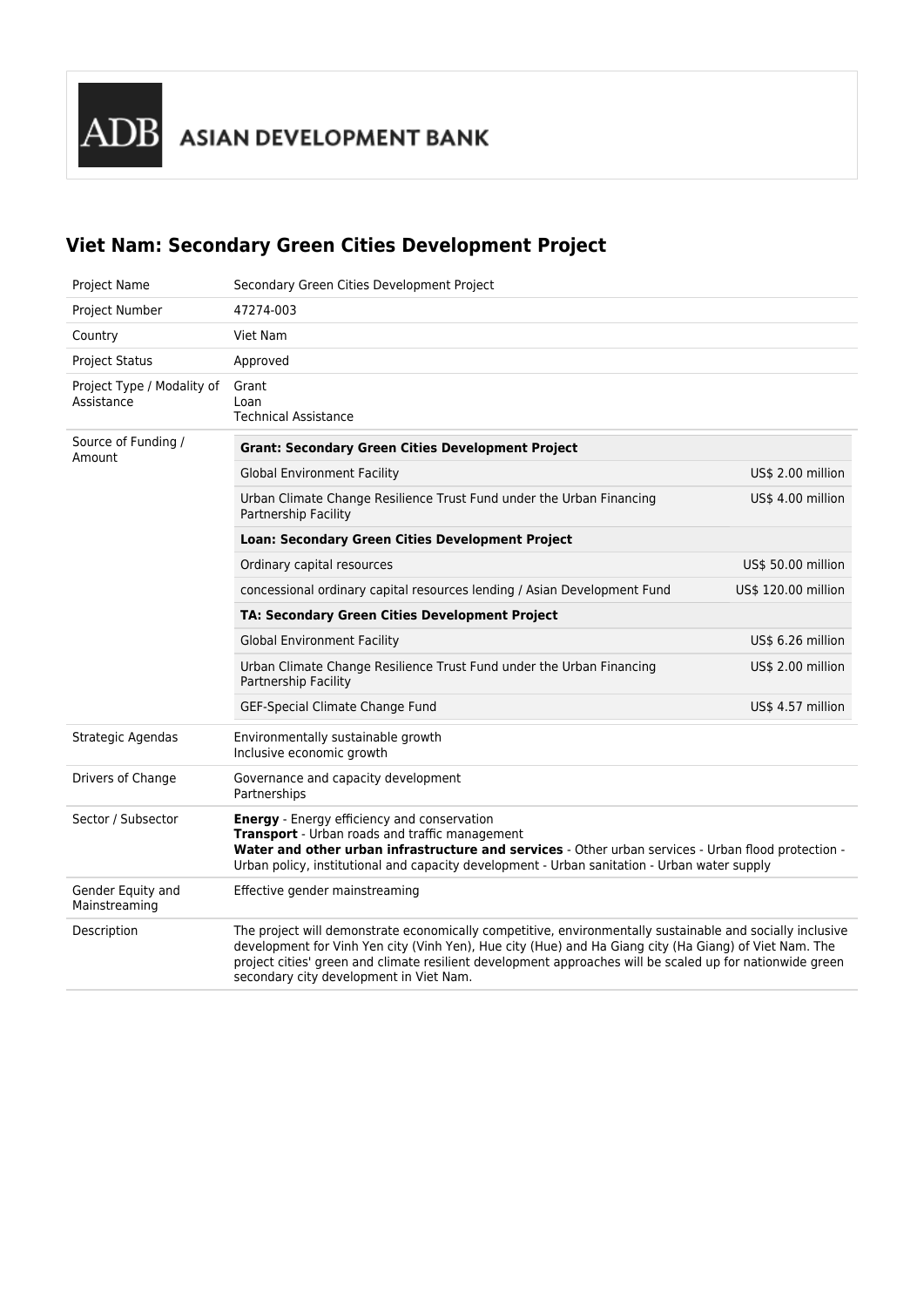| Project Rationale and<br>Linkage to<br>Country/Regional<br>Strategy    | In 2015, Viet Nam"s rapid urbanization enables cities to provide home to more than a third of the total<br>population, i.e. 31.1 million people, and contribute to approximately 70% of national gross domestic<br>product of \$191.5 billion (\$2,109 per capita). This was driven by a structural shift from agriculture to<br>industry and services. The quality of urbanization in the country, however, is uneven. Compared to the<br>first-tier five centrally-administered cities, development of secondary cities is significantly lagging behind.<br>Less than 60% of secondary cities" households are connected to the water supply systems and many do<br>not have 24-hour supply. Only 10% of their urban wastewater is treated by a centralized system before<br>discharging to the environment. Urban flooding stems from poor management of storm water to cope with<br>increasing extreme weather events. Urban road network lacks its connectivity to accommodate increasing<br>number of vehicles, while fails to promote greener mode of transportation. Development of secondary<br>cities is an emerging challenge to support the country's next phase of development through: (i) providing<br>job opportunities and livable environment for rural migrants; (ii) boosting local economy and closing<br>income disparities by incubation of middle income groups; and (iii) promoting a domestic demand-driven<br>economy.<br>The Viet Nam"s Socio-Economic Development Strategy, 2011-2020 emphasized the need to sustain the<br>rate of its economic growth while achieving social inclusiveness and environmental protection. This has<br>led to the formulation of the National Program on Urban Development, 2012 -2020, that requires efficient,<br>sustainable and equitable urbanization. However, secondary cities face limited financial resources and<br>constrained local investment due to limited basic urban infrastructures and services. Provision<br>development still needs to rely heavily on public investments because limited size and coverage cannot<br>support economies of scale, and insufficient cost recovery. Their limited capacity to plan, design and<br>prioritize investments also prevents efficient use of public funds and application of innovative ideas.<br>In 2013, Asian Development Bank (ADB) started a policy dialogue with the Vietnamese government by<br>providing a capacity development technical assistance (CDTA) to support secondary cities for balancing<br>economic growth and environmental sustainability to guide urbanization process. The technical assistance<br>selected Vinh Yen and Hue whose government expressed strong commitments. Ha Giang was added<br>thereby 3 cities collectively represent different socio-economic characteristics, development constraints,<br>sector priorities and geographical locations. In 2014-2015, a "_GrEEEn"_ city action plan (GCAP) for each<br>city was completed and endorsed by the government to mainstream an integrated urban planning<br>incorporating climate change adaptation and mitigation, prioritize investments and propose greener |                                                                                                                                                                                                                             |  |  |
|------------------------------------------------------------------------|-------------------------------------------------------------------------------------------------------------------------------------------------------------------------------------------------------------------------------------------------------------------------------------------------------------------------------------------------------------------------------------------------------------------------------------------------------------------------------------------------------------------------------------------------------------------------------------------------------------------------------------------------------------------------------------------------------------------------------------------------------------------------------------------------------------------------------------------------------------------------------------------------------------------------------------------------------------------------------------------------------------------------------------------------------------------------------------------------------------------------------------------------------------------------------------------------------------------------------------------------------------------------------------------------------------------------------------------------------------------------------------------------------------------------------------------------------------------------------------------------------------------------------------------------------------------------------------------------------------------------------------------------------------------------------------------------------------------------------------------------------------------------------------------------------------------------------------------------------------------------------------------------------------------------------------------------------------------------------------------------------------------------------------------------------------------------------------------------------------------------------------------------------------------------------------------------------------------------------------------------------------------------------------------------------------------------------------------------------------------------------------------------------------------------------------------------------------------------------------------------------------------------------------------------------------------------------------------------------------------------------------------------------------------------------------------------------------------------------------------------------------------------------------------------------------------------------------------------------------------------------------------------------------------------------------------------------------------------------------------------------------------------------------------------------------------------------------------------------------------------------------------------------------------------------------|-----------------------------------------------------------------------------------------------------------------------------------------------------------------------------------------------------------------------------|--|--|
| Impact                                                                 | solutions.<br>The project is aligned with the following impacts: improved efficiency, sustainability, and equitability of<br>secondary cities development in Viet Nam.                                                                                                                                                                                                                                                                                                                                                                                                                                                                                                                                                                                                                                                                                                                                                                                                                                                                                                                                                                                                                                                                                                                                                                                                                                                                                                                                                                                                                                                                                                                                                                                                                                                                                                                                                                                                                                                                                                                                                                                                                                                                                                                                                                                                                                                                                                                                                                                                                                                                                                                                                                                                                                                                                                                                                                                                                                                                                                                                                                                                              |                                                                                                                                                                                                                             |  |  |
|                                                                        |                                                                                                                                                                                                                                                                                                                                                                                                                                                                                                                                                                                                                                                                                                                                                                                                                                                                                                                                                                                                                                                                                                                                                                                                                                                                                                                                                                                                                                                                                                                                                                                                                                                                                                                                                                                                                                                                                                                                                                                                                                                                                                                                                                                                                                                                                                                                                                                                                                                                                                                                                                                                                                                                                                                                                                                                                                                                                                                                                                                                                                                                                                                                                                                     |                                                                                                                                                                                                                             |  |  |
| <b>Project Outcome</b>                                                 |                                                                                                                                                                                                                                                                                                                                                                                                                                                                                                                                                                                                                                                                                                                                                                                                                                                                                                                                                                                                                                                                                                                                                                                                                                                                                                                                                                                                                                                                                                                                                                                                                                                                                                                                                                                                                                                                                                                                                                                                                                                                                                                                                                                                                                                                                                                                                                                                                                                                                                                                                                                                                                                                                                                                                                                                                                                                                                                                                                                                                                                                                                                                                                                     |                                                                                                                                                                                                                             |  |  |
| Description of Outcome                                                 |                                                                                                                                                                                                                                                                                                                                                                                                                                                                                                                                                                                                                                                                                                                                                                                                                                                                                                                                                                                                                                                                                                                                                                                                                                                                                                                                                                                                                                                                                                                                                                                                                                                                                                                                                                                                                                                                                                                                                                                                                                                                                                                                                                                                                                                                                                                                                                                                                                                                                                                                                                                                                                                                                                                                                                                                                                                                                                                                                                                                                                                                                                                                                                                     | Environmental sustainability, inclusiveness, and climate resilience of<br>Ha Giang, Hue, and Vinh Yen strengthened                                                                                                          |  |  |
| Progress Toward Outcome                                                |                                                                                                                                                                                                                                                                                                                                                                                                                                                                                                                                                                                                                                                                                                                                                                                                                                                                                                                                                                                                                                                                                                                                                                                                                                                                                                                                                                                                                                                                                                                                                                                                                                                                                                                                                                                                                                                                                                                                                                                                                                                                                                                                                                                                                                                                                                                                                                                                                                                                                                                                                                                                                                                                                                                                                                                                                                                                                                                                                                                                                                                                                                                                                                                     |                                                                                                                                                                                                                             |  |  |
| <b>Implementation Progress</b>                                         |                                                                                                                                                                                                                                                                                                                                                                                                                                                                                                                                                                                                                                                                                                                                                                                                                                                                                                                                                                                                                                                                                                                                                                                                                                                                                                                                                                                                                                                                                                                                                                                                                                                                                                                                                                                                                                                                                                                                                                                                                                                                                                                                                                                                                                                                                                                                                                                                                                                                                                                                                                                                                                                                                                                                                                                                                                                                                                                                                                                                                                                                                                                                                                                     |                                                                                                                                                                                                                             |  |  |
| Description of Project Outputs                                         |                                                                                                                                                                                                                                                                                                                                                                                                                                                                                                                                                                                                                                                                                                                                                                                                                                                                                                                                                                                                                                                                                                                                                                                                                                                                                                                                                                                                                                                                                                                                                                                                                                                                                                                                                                                                                                                                                                                                                                                                                                                                                                                                                                                                                                                                                                                                                                                                                                                                                                                                                                                                                                                                                                                                                                                                                                                                                                                                                                                                                                                                                                                                                                                     | Green and resilient urban infrastructure services in Vinh Yen<br>improved<br>Green and resilient urban infrastructure services in Hue improved<br>Green and resilient urban infrastructure services in Ha Giang<br>improved |  |  |
| Status of Implementation Progress (Outputs, Activities, and<br>Issues) |                                                                                                                                                                                                                                                                                                                                                                                                                                                                                                                                                                                                                                                                                                                                                                                                                                                                                                                                                                                                                                                                                                                                                                                                                                                                                                                                                                                                                                                                                                                                                                                                                                                                                                                                                                                                                                                                                                                                                                                                                                                                                                                                                                                                                                                                                                                                                                                                                                                                                                                                                                                                                                                                                                                                                                                                                                                                                                                                                                                                                                                                                                                                                                                     |                                                                                                                                                                                                                             |  |  |
| Geographical Location                                                  |                                                                                                                                                                                                                                                                                                                                                                                                                                                                                                                                                                                                                                                                                                                                                                                                                                                                                                                                                                                                                                                                                                                                                                                                                                                                                                                                                                                                                                                                                                                                                                                                                                                                                                                                                                                                                                                                                                                                                                                                                                                                                                                                                                                                                                                                                                                                                                                                                                                                                                                                                                                                                                                                                                                                                                                                                                                                                                                                                                                                                                                                                                                                                                                     | Hue, Tinh Ha Giang, Vinh Yen                                                                                                                                                                                                |  |  |
|                                                                        |                                                                                                                                                                                                                                                                                                                                                                                                                                                                                                                                                                                                                                                                                                                                                                                                                                                                                                                                                                                                                                                                                                                                                                                                                                                                                                                                                                                                                                                                                                                                                                                                                                                                                                                                                                                                                                                                                                                                                                                                                                                                                                                                                                                                                                                                                                                                                                                                                                                                                                                                                                                                                                                                                                                                                                                                                                                                                                                                                                                                                                                                                                                                                                                     |                                                                                                                                                                                                                             |  |  |
| <b>Safeguard Categories</b>                                            |                                                                                                                                                                                                                                                                                                                                                                                                                                                                                                                                                                                                                                                                                                                                                                                                                                                                                                                                                                                                                                                                                                                                                                                                                                                                                                                                                                                                                                                                                                                                                                                                                                                                                                                                                                                                                                                                                                                                                                                                                                                                                                                                                                                                                                                                                                                                                                                                                                                                                                                                                                                                                                                                                                                                                                                                                                                                                                                                                                                                                                                                                                                                                                                     |                                                                                                                                                                                                                             |  |  |
| Environment                                                            |                                                                                                                                                                                                                                                                                                                                                                                                                                                                                                                                                                                                                                                                                                                                                                                                                                                                                                                                                                                                                                                                                                                                                                                                                                                                                                                                                                                                                                                                                                                                                                                                                                                                                                                                                                                                                                                                                                                                                                                                                                                                                                                                                                                                                                                                                                                                                                                                                                                                                                                                                                                                                                                                                                                                                                                                                                                                                                                                                                                                                                                                                                                                                                                     | В                                                                                                                                                                                                                           |  |  |
| <b>Involuntary Resettlement</b>                                        |                                                                                                                                                                                                                                                                                                                                                                                                                                                                                                                                                                                                                                                                                                                                                                                                                                                                                                                                                                                                                                                                                                                                                                                                                                                                                                                                                                                                                                                                                                                                                                                                                                                                                                                                                                                                                                                                                                                                                                                                                                                                                                                                                                                                                                                                                                                                                                                                                                                                                                                                                                                                                                                                                                                                                                                                                                                                                                                                                                                                                                                                                                                                                                                     | Α                                                                                                                                                                                                                           |  |  |
| Indigenous Peoples                                                     |                                                                                                                                                                                                                                                                                                                                                                                                                                                                                                                                                                                                                                                                                                                                                                                                                                                                                                                                                                                                                                                                                                                                                                                                                                                                                                                                                                                                                                                                                                                                                                                                                                                                                                                                                                                                                                                                                                                                                                                                                                                                                                                                                                                                                                                                                                                                                                                                                                                                                                                                                                                                                                                                                                                                                                                                                                                                                                                                                                                                                                                                                                                                                                                     | В                                                                                                                                                                                                                           |  |  |
| <b>Summary of Environmental and Social Aspects</b>                     |                                                                                                                                                                                                                                                                                                                                                                                                                                                                                                                                                                                                                                                                                                                                                                                                                                                                                                                                                                                                                                                                                                                                                                                                                                                                                                                                                                                                                                                                                                                                                                                                                                                                                                                                                                                                                                                                                                                                                                                                                                                                                                                                                                                                                                                                                                                                                                                                                                                                                                                                                                                                                                                                                                                                                                                                                                                                                                                                                                                                                                                                                                                                                                                     |                                                                                                                                                                                                                             |  |  |
| <b>Environmental Aspects</b>                                           |                                                                                                                                                                                                                                                                                                                                                                                                                                                                                                                                                                                                                                                                                                                                                                                                                                                                                                                                                                                                                                                                                                                                                                                                                                                                                                                                                                                                                                                                                                                                                                                                                                                                                                                                                                                                                                                                                                                                                                                                                                                                                                                                                                                                                                                                                                                                                                                                                                                                                                                                                                                                                                                                                                                                                                                                                                                                                                                                                                                                                                                                                                                                                                                     |                                                                                                                                                                                                                             |  |  |
| Involuntary Resettlement                                               |                                                                                                                                                                                                                                                                                                                                                                                                                                                                                                                                                                                                                                                                                                                                                                                                                                                                                                                                                                                                                                                                                                                                                                                                                                                                                                                                                                                                                                                                                                                                                                                                                                                                                                                                                                                                                                                                                                                                                                                                                                                                                                                                                                                                                                                                                                                                                                                                                                                                                                                                                                                                                                                                                                                                                                                                                                                                                                                                                                                                                                                                                                                                                                                     |                                                                                                                                                                                                                             |  |  |
| <b>Indigenous Peoples</b>                                              |                                                                                                                                                                                                                                                                                                                                                                                                                                                                                                                                                                                                                                                                                                                                                                                                                                                                                                                                                                                                                                                                                                                                                                                                                                                                                                                                                                                                                                                                                                                                                                                                                                                                                                                                                                                                                                                                                                                                                                                                                                                                                                                                                                                                                                                                                                                                                                                                                                                                                                                                                                                                                                                                                                                                                                                                                                                                                                                                                                                                                                                                                                                                                                                     |                                                                                                                                                                                                                             |  |  |
| <b>Stakeholder Communication, Participation, and Consultation</b>      |                                                                                                                                                                                                                                                                                                                                                                                                                                                                                                                                                                                                                                                                                                                                                                                                                                                                                                                                                                                                                                                                                                                                                                                                                                                                                                                                                                                                                                                                                                                                                                                                                                                                                                                                                                                                                                                                                                                                                                                                                                                                                                                                                                                                                                                                                                                                                                                                                                                                                                                                                                                                                                                                                                                                                                                                                                                                                                                                                                                                                                                                                                                                                                                     |                                                                                                                                                                                                                             |  |  |
| During Project Design                                                  |                                                                                                                                                                                                                                                                                                                                                                                                                                                                                                                                                                                                                                                                                                                                                                                                                                                                                                                                                                                                                                                                                                                                                                                                                                                                                                                                                                                                                                                                                                                                                                                                                                                                                                                                                                                                                                                                                                                                                                                                                                                                                                                                                                                                                                                                                                                                                                                                                                                                                                                                                                                                                                                                                                                                                                                                                                                                                                                                                                                                                                                                                                                                                                                     |                                                                                                                                                                                                                             |  |  |